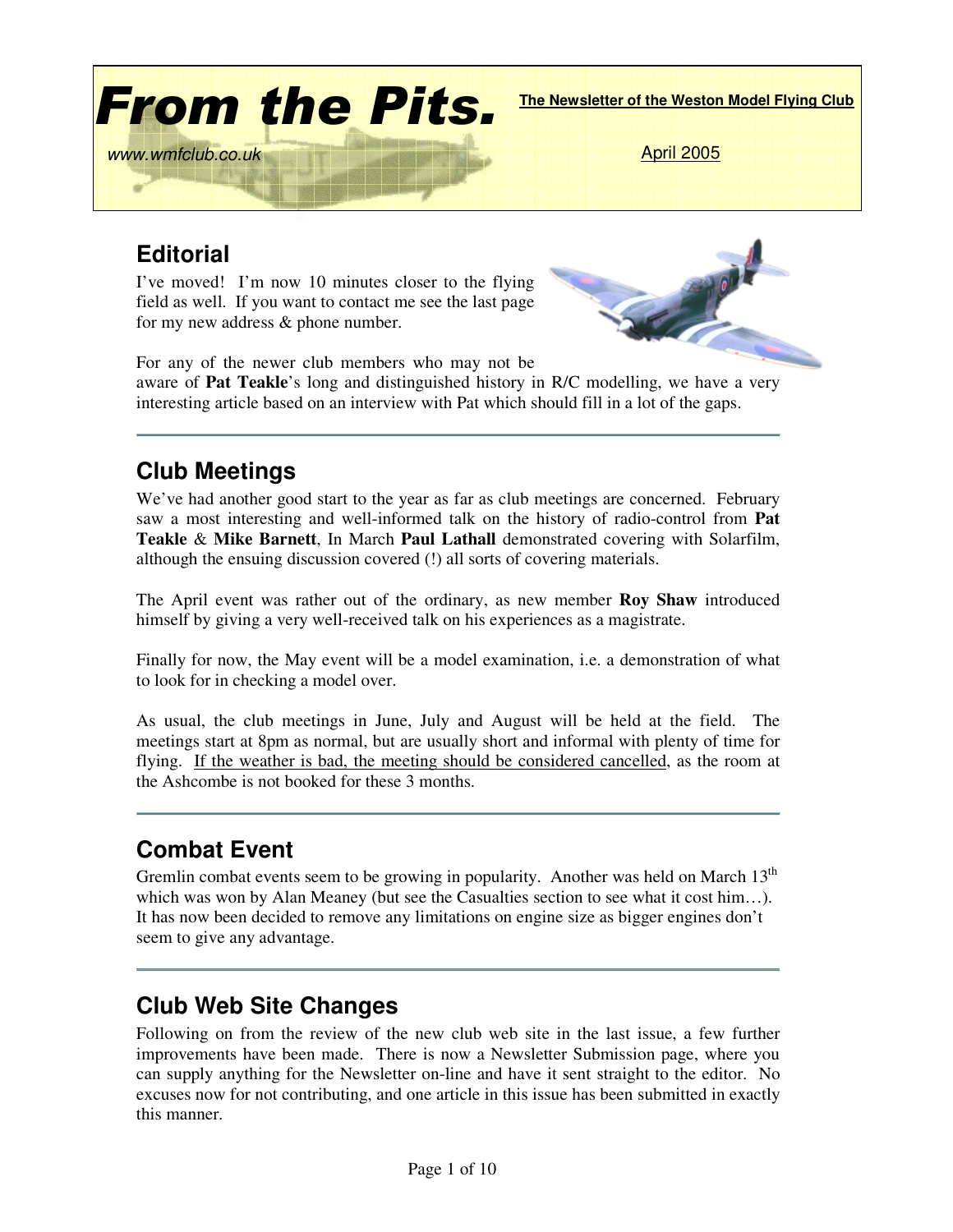### **Casualties**



My Acro-Wot came in too fast on soft ground, the u/c came off and took the tail with it…





The last Gremlin contest claimed a few victims, most spectacularly this mid-air between **Alan Meaney** and **Peter Spragg**. Despite the rather terminal state of his plane, Alan won the competition by cutting two traces.



**Jason Streeter** is another person who is more used to photographing others' misfortune but occasionally has to record his own. This was his Ready2 after a slight misjudgement…

# **Club Trainer**

After a lengthy rough life in the hands of numerous novices (and quite a few more experienced members who should know better…) the Club Trainer was thought to be ready for retirement. Hence a brand new Ready2 has been bought (thanks to **Dave Cuff** at **Weston Super Models** for a substantial discount) and should hopefully keep our training facilities going for a few more years.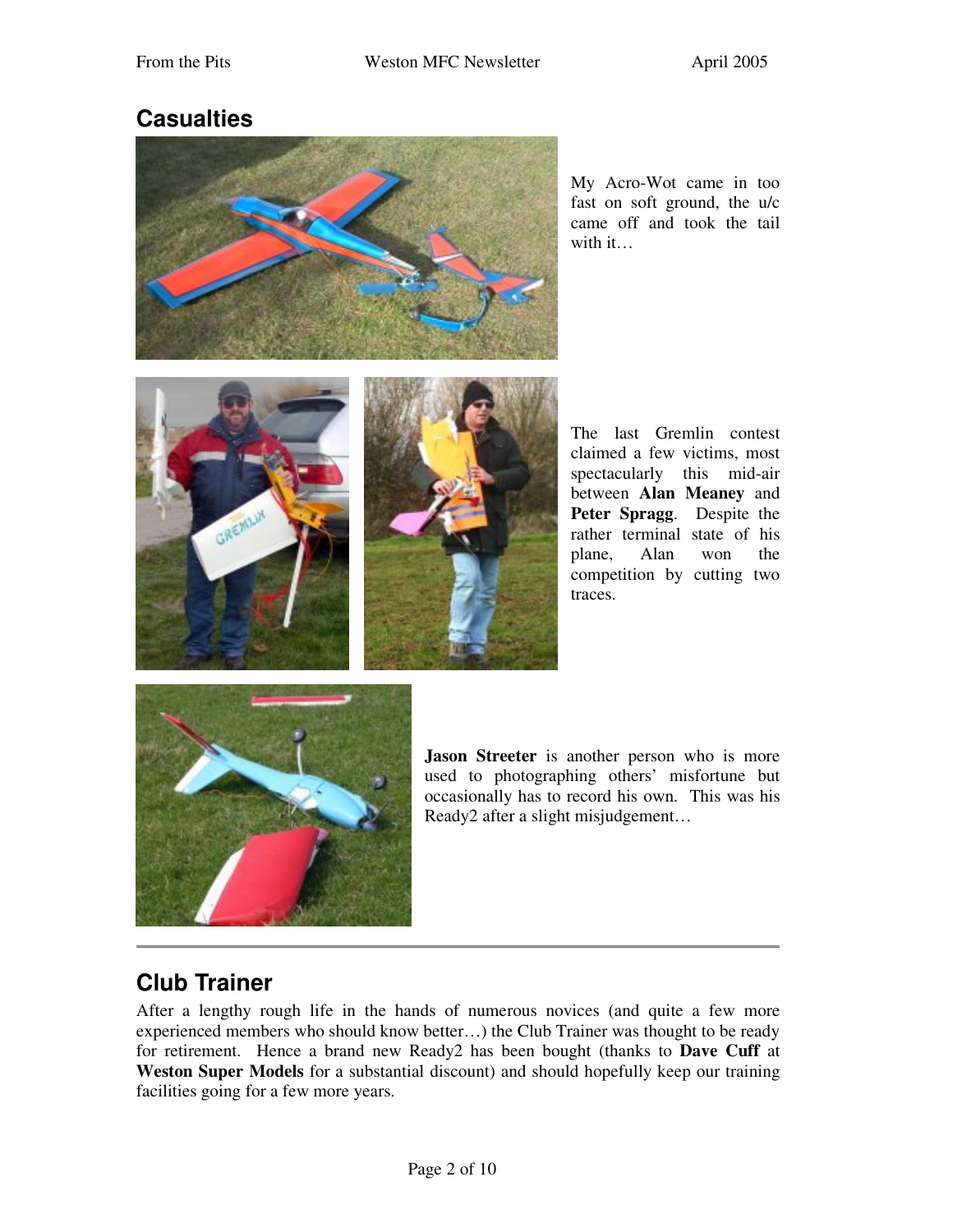# **Beaufighter Build**

Wanting to start building again, I looked around for a relatively easy scale type which wouldn't take me the 3 years it took to finish the last one(!) and which was not another biplane (as the last 2 were). One day I came across a plan for a  $10<sup>th</sup>$ -scale Bristol Beaufighter in a back issue of RC Scale International, and that was that. It will be my first twin, and should be a novel experience. I've not finally decided on power yet, but it will probably be two ASP 32 2-strokes or similar.

The fuselage is made from a number of formers with the sides bent around them so I needed a jig of some sort. I found the solution by making use of some lengths of 12x12mm and 25x25mm wood in the garage to make this ladder frame. The formers are screwed to the uprights, the sides are then glued and held on by rubber bands, using thick wing-bands at the front where there's quite a bit of curvature. The upper & lower sides were then added by planking until there was enough rigidity to be able to remove it from the frame.

I'm currently fitting the control runs for the tail surfaces and the steerable & retractable tailwheel (ambitious or what!) then I'll complete the planking and make a start on the wings.



And that's really as far as I've got at the moment, obviously building has been slow recently with me moving house as well. Hopefully I'll have more to show by the next newsletter.

### **Seen at the Field**



This section wouldn't be complete without another scale model from **Trevor Hoskins**, and this issue is no exception. Here is Trevor's latest Tiger Moth.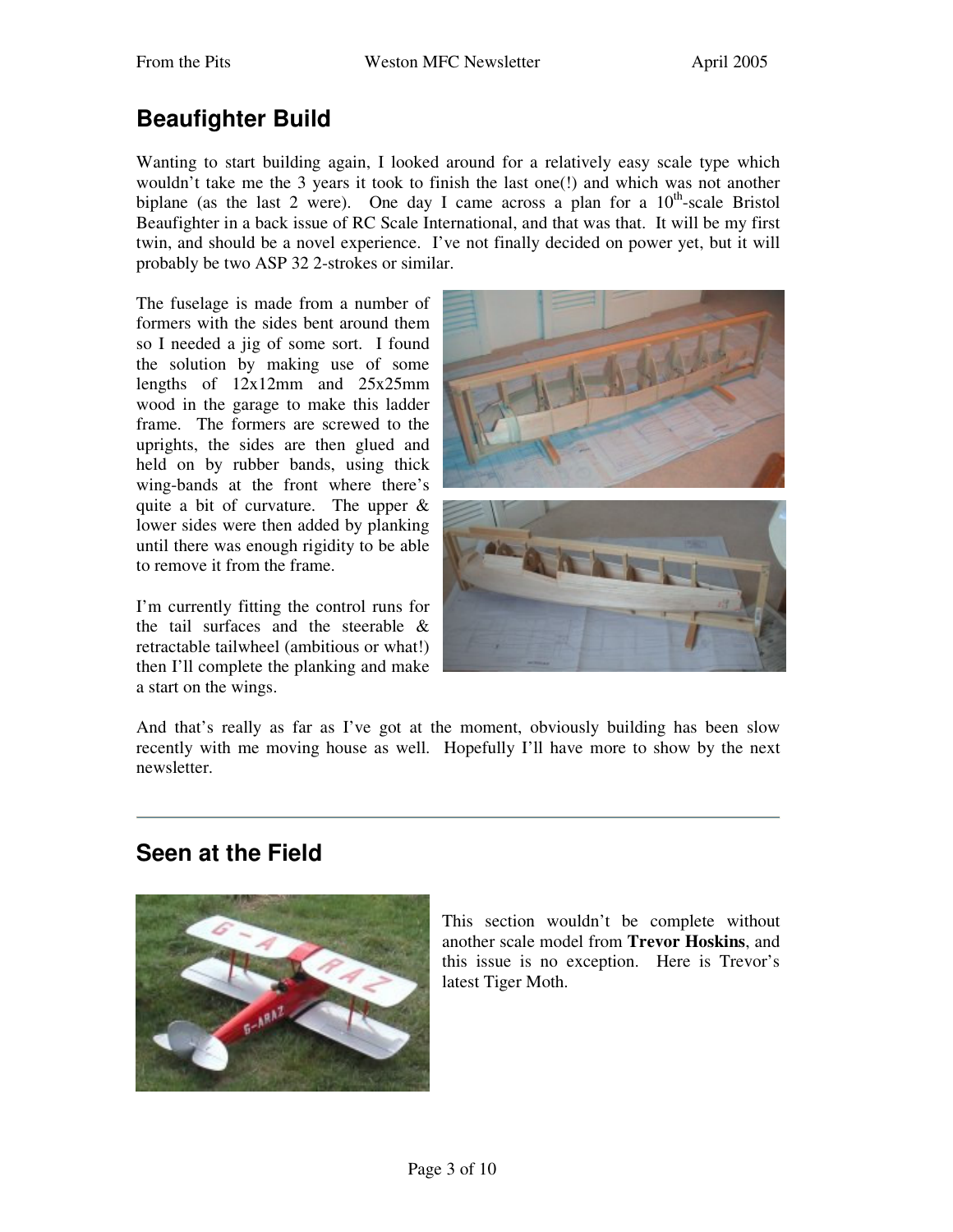## **Foolishness**

How to shoot yourself down. Yes it happened. I took my spare transmitter to the flying field to buddy up with a new member. The first flight showed that a problem arose when transferring the model to slave control. The model was landed, and the problem identified. I left the set up with one of the experienced flyers and then took my own model to the skies.

After a few minutes, I got interference trouble and the model crashed. Going back to the trainer, the problem had been resolved and the trainee had a flight. In the post crash discussions, it transpired that during the problem solving of the trainer, the slave transmitter got switched on in error. You've guessed it, it was on the same frequency as my model that was flying at the time. My fault! I didn't take the crystal out of the spare transmitter when it was being used as a slave, and it doesn't need to be switched on when in slave mode. You have been warned!!

**Pete Wood**

# **Spot the Model**

The answer to last issue's puzzle was, of course, a Bristol Beaufighter. See the previous page for some details of the one I'm building.



### **Waiting your Turn**



If, like the member here, you've been waiting a long time for your turn, remember that it's not really good manners to tie up the field or your frequency for extended periods. Many models these days can fly for a long time on one tankfull, but if there are people waiting, please try to keep your flight down to a reasonable time. Personally I stick to about 10-15 minute flights, even though my Kadet would stay aloft for over an hour with the largest fuel tank I could put in.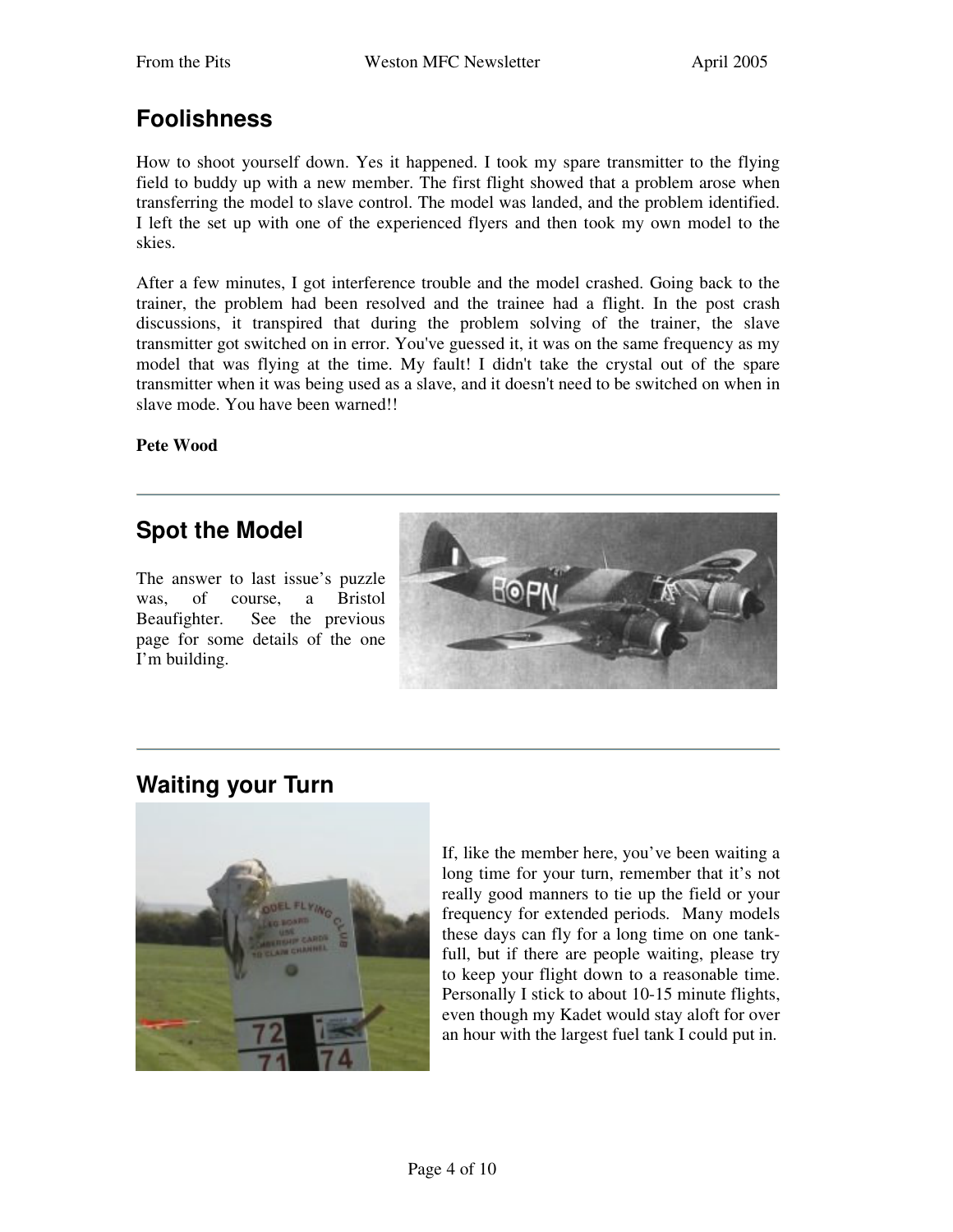### **An Epic Flight Article written by Dave George, West Mendip Soaring Association, for the WMSA newsletter**

Some of the long-standing members of the **West Mendip Soaring Association** will, no doubt, be saying "haven't seen Pat for many years (perhaps 7 or 8, since he last was a regular on the Peak), I wonder how he is?". Many others, who have only been members for those past 7 or 8 years may be saying "**Pat Teakle**?, I've heard the name, but that's about all I know about him".

Well, Pat was one of around 8/10 flyers who formed **Weston Radio Control Model Flying Club** back in 1965, later to become W.M.S.A. (it's just occurred to me, it's our 40th anniversary this year). He soon became an accomplished flyer and if he was around (with the likes of, **Ken & Bob Merritt, Keith Stubbs, Terry & Andrew Fry, John Hall, Trevor Hoskins, Bob Cook**, to name a few ) you didn't stand much chance of a decent placing in the competitions.



Pat started working for **Kamco Models** in 1975, but that didn't work out, so in 1977, he started, with a Partner, **West Mendip Sailplanes**. They soon found out that it wasn't going to feed two mouths, so his Partner moved on and Pat continued to run it until December 2004, producing a range of good-value kits, when he decided to taxi off to his hanger and retire. It sounded as if the writing had been on the wall for a while because, apparently, things have changed so much in recent years, that, in 2004, he sold just 5 kits (that included fuselages made by John Hall's CMC Mouldings, who has also got out of models) whereas, in the good years, it was 5 kits a week. Much of Pat's work had also included making foam wing sets for the likes of **Chris Foss** and others, but that also has been dropping off. This busy world we live in seems to allow less and less time for building, so extra money must be

found for an ARTF model – pop the radio in and you're away.

Pat had a huge impact on the WMSA and is well known and greatly respected amongst the elder statesmen (maybe a few youngsters too!) of modelling in many local and distant clubs.

I hope that has given you a brief introduction to the character that Pat Teakle is and I'm sure you would all want me to wish him well in his retirement.

Right, now the flight. **EPIC**, What does that mean?

Well, I feel a suitable description could be "something of heroic (an overused word perhaps) scale that is unlikely to be repeated" and that's what I think this flight was.

How long – time-wise and distance-wise – has your longest flight been?. Some of you may only have flown on and around the slope from which you launched, others will have perhaps ventured as far as, say, Barton Rocks or the crest of Wavering Down, others to the Trig Point for a Bronze Award, or Cross Plain for a Silver or Axbridge Roundabout for a Gold. But this flight went just a little  $-$  no, a great deal - further.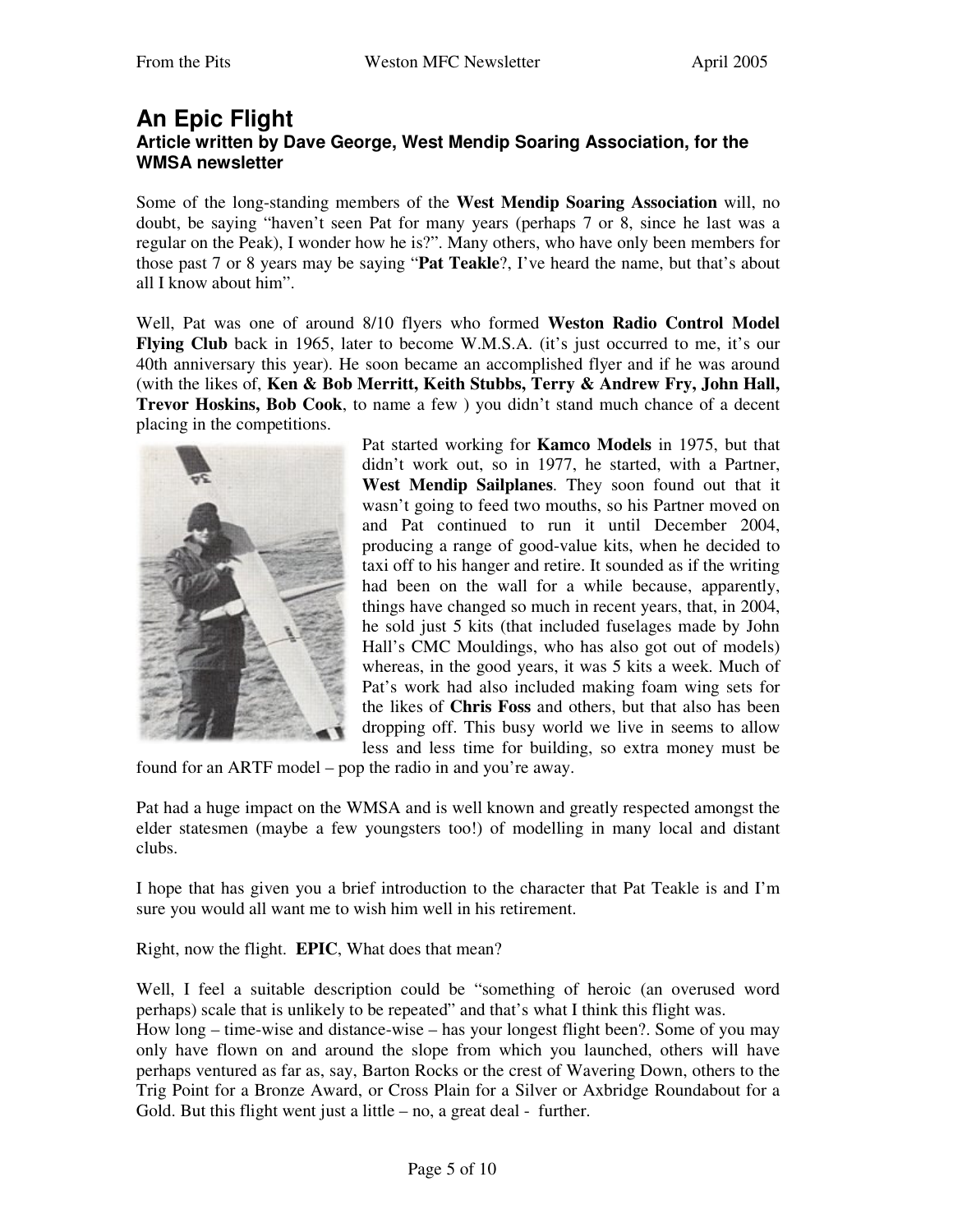You are about to be impressed, even flabbergasted – it was from the Peak to Deer Leap, on the hill between Westbury-sub-Mendip and Ebbor Gorge, a distance, as the crow flies, of **9.1miles**, or about **10.5/11miles** on foot, and took **5 hours**.

That's why I have called it "epic"

You may remember I made a brief reference to it in one of my Newsletter Editorials going back perhaps 18 months, and I later asked Pat if he could do an article for the Newsletter, giving us an insight into how he achieved it. Not being one to put pen to paper too often, he suggested we should get together some time and he would tell me the story and let me do the scribbling. What could I say?!, anyway, I do enjoy scribbling, as you've probably gathered from my many years doing the Newsletter.

So, at last, we have had that evening together. Pat came to my home, after spending the day having a couple of flights with **Bill Hosie** (someone else who was an enthusiastic flyer and contributor to the Club during his few years with us), in Bill's Fornier RF5 motor glider based at Dunkerswell.

We had a few Senior moments reminiscing about the 'good old days', but then I listened with great interest to Pat's story.

The flight was back in 1984, but prior to that, Pat and Bob Merritt had attempted many long flights, the best they had managed being to Draycott football field in 1981 when they were both younger, around their 40s, and fitter. Not a bad effort though!!. Pat also did flights to White House Farm near Loxton with **Brian Eagle** driving his car, and to Winscombe with Terry Fry both flying Solus's. An out-and-back flight to Axbridge Railway Station by Andrew Fry and Bob Cook (Bob now a member again) was also pretty impressive.

The first thing I wanted to know was "did they plan this particular flight or did they just prepare themselves and models for another adventure into the unknown, when they had the right conditions, without really knowing where it would end?" Well, sticking with Pat's storey, he did prepare his model, using a 2000mah Rx battery, and a 500mah Tx battery with another 2000mah battery on a flylead in his pocket. Frequency?  $- I$  didn't mention it, but Pat did (perhaps with a slightly sheepish smile)!! – you would never guess, how does 34.4 MHz sound or No.36, that's what he was on – illegal, yes, but you could hardly touch him for it now. Interference!, never!. As for himself, well, suitable clothing and footwear and he seems to recall having a bar of chocolate, but…..that's about it, not even a drink (more later). Call that preparation?!!.

Yes, they did have a target – the Penn Hill radio mast above Wells, WOW!.

Pat's model was a Vega, the first fuz. he had produced from a mould made by Roger Howes of the Plymouth's "Runway Southwest" model shop (who/which older members may remember), wings were stretched Vega of 15'0" span, tailplane a "hotchpotch" (Pat's words). The radio gear was Sprengbrook Microprop using linear servos (how many remember that?). Bob was flying one of Pat's Norsemans.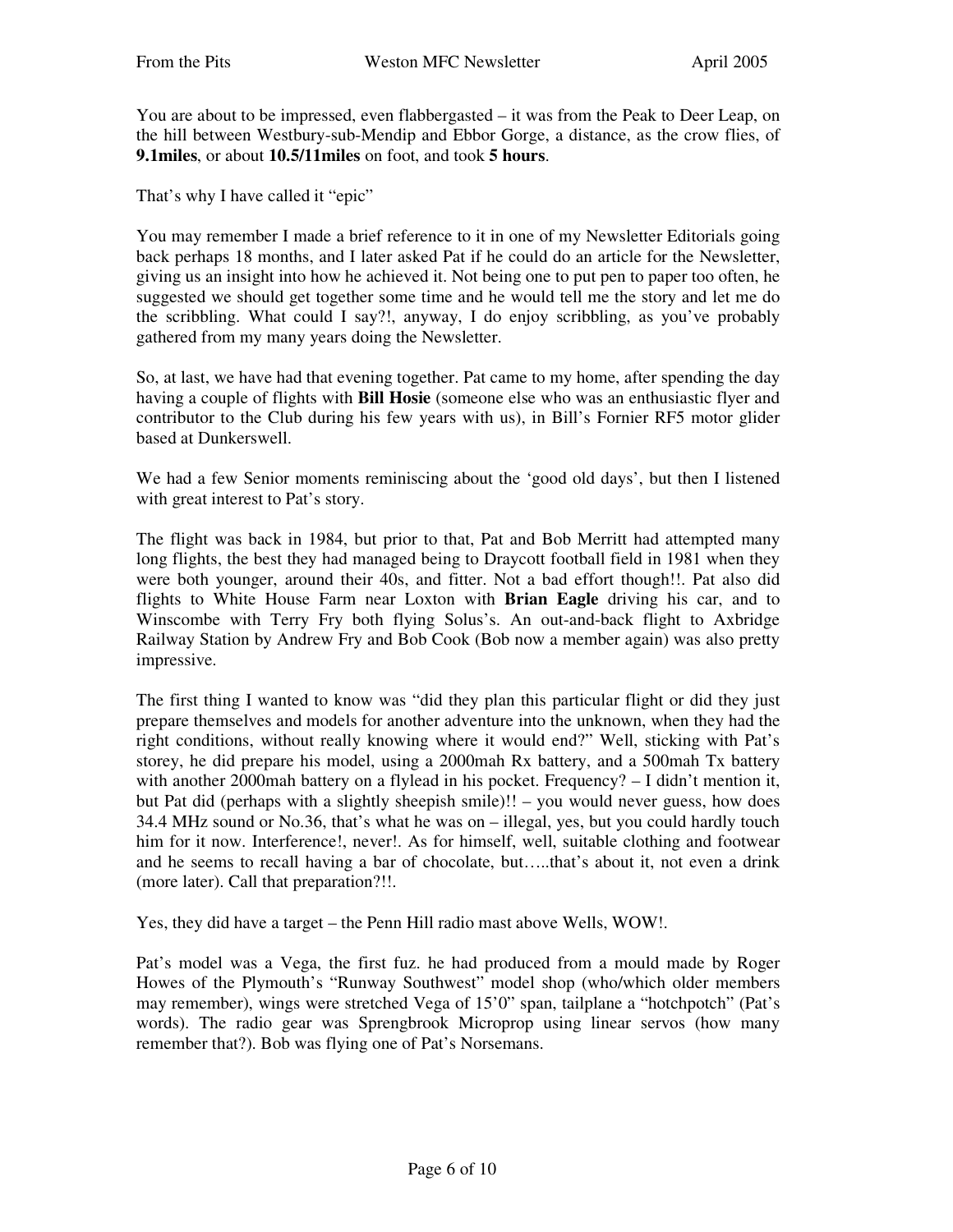They set off on a Sunday morning at around 11.0am, weather conditions being bright overcast, wind S/SSW 10/15 knots producing hill lift only - not a thermal around to give a bit of extra comfort. So, first of all a circuit of the Peak, then off along the back of the Tump, around the footpath on the face of Wavering Down (no need to climb to the Trig Point level) and Cross Plain, dropping down through the timber yard to the A38 main road at Cross. Great care here whilst crossing the road and holding the models on Wavering Down/Cross Plain slopes. Into the field beside the lane towards Axbridge and make for the roundabout just off the by-pass, then transfer the models to Shute Shelve Hill as soon as everything is right. Down the by-pass towards Cheddar using Fry's Hill and passing St. Michael's Home, (a Cheshire Home, I believe) Yeo Valley Farms (Yoghurt makers who Keith Stubbs used to work for) which used to be Axbridge Mushrooms where the Club had it's meetings back in 1988-1990 (when Pat flew a power model from the Peak and landed on the lawns), to the crossroads at the bottom of the Shipham Lane.

Towards Cheddar on the A371, but soon slipping off left into Venn's Gate lane (which would take you to the quarry, which houses the Electricity Pylon Testing Station). At the time, Clive & John Hall (keen modellers in those days) lived in this lane (Clive probably still does). Now, if a couple of chaps stood in the road outside your home, staring into the sky shouting "John, John,….", you'd probably be a bit alarmed, but they didn't want anything from above, just a drink and John dutifully obliged with a pint beer mug of water.



Don't forget the models. Soon they must leave the lane and face their first difficult section needing some teamwork. They had to go through some tall dense trees, so one would go through, totally un-sighted, relying on shouted instructions from the other and as soon as he could see both models, the roles would be reversed. Continue through the back lanes/streets to bring you down to the bridge near Gough's garage at the bottom of the Gorge road.

Next difficult bit. They had to go along the road towards Bradley Cross a short distance, to find the footpath that would take them up the south east side of the Gorge towards, and past, Jacob's Ladder and the Tower. There were high walls that gave very restricted vision and that meant bringing the models out from the safe lift areas of the slopes to overhead. Once through this, it was back to the slopes. Bob dropped out at about this stage (the lift was not now adequate for the smaller model), so Pat was now on his own. The long climb up the path, past the tower and onto the hill above Bradley Cross. The most difficult flying is over, so next point to aim for is Mendip Gliding Club site at Halesland above Draycott.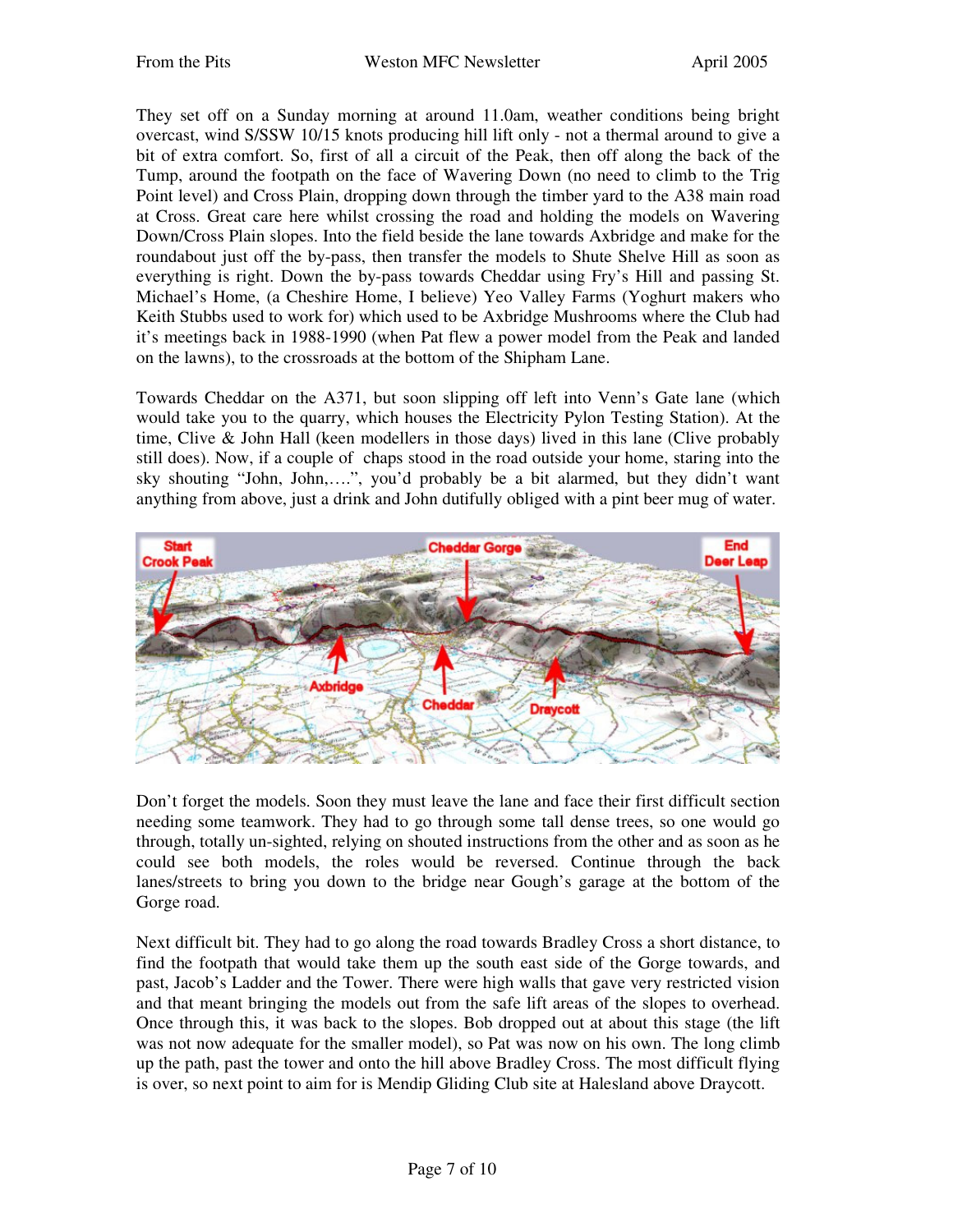Pat had a difficult moment here, probably, he thinks, due to fatigue (needs another drink!) because he lost a fair bit of height and had to pull himself together. Knowing the nearby slopes pretty well from his full-size gliding days with the Air Training Corp at Halesland before the Mendip Gliding Club days, he pushed out and along the hill to a point where he was pretty sure he would find better lift and did. So, across the lane and onwards and by now, Pat is feeling very tired. He soon came across some chaps hang-gliding above Westbury-sub-Mendip, and to his surprise, one of them was a chap he hadn't seen for around 20years when they both lived in Stroud. He at least had a chance to scrounge another drink!!

In the meantime, Bob had gone back to John Hall's home and they both set off in search of Pat (no plans had been made on how they were going to get home if they both completed the flight - call that preparation!!…obviously hadn't been boy scouts).

Pen Hill was now "only" about 3miles away, as the crow flies, perhaps 4miles or so on foot, so it was looking good, even if Pat wasn't feeling good, but beyond Westbury-sub-Mendip, it began to get very difficult to maintain comfortable height due to a slight shift in wind direction. Decision time?, yes indeed, so Pat planned his landing circuit and touched down at Deer Leap beside the lane just above Easton and soon he was found by Bob & John for the journey home.

Being a great one for keeping records of his flying, Pat has this and other flights marked on a 1965 Ordnance Survey One-Inch Map-Sheet 165, which cost 6s/6dnet. No M5 Motorway on this one. Pat was a little surprised that I remembered the No. of this map, but it was used by me many times back in my car rallying days.

What do you feel about luck?. Do we sometimes just get lucky, or do we make our own luck? Pat feels he was perhaps a little lucky to complete the flight. Why?. Well, on the following Wednesday, having charged the same model, it was off to the Peak again for some sport flying – and he crashed…one cell had gone down on the Rx battery!.

Quite a flight – quite a story, and I hope I have given you a good insight into what I'm sure you will agree was indeed, **an EPIC achievement.**

*Dave George*

### **Families Day**

At the time of writing a Families day was being mooted, possibly on the evening of Saturday  $9<sup>th</sup>$  July. This would be similar to the successful one held last year, possibly with live music this time. For further details keep an eye on the club Web Site, or better still come to the next club meeting!

### **Safety**

When more than one person is using a particular frequency channel, we already have a convention that cards should be pegged to the inactive transmitter. A further improvement to this is that the inactive transmitter should be placed at the base of the pegboard to avoid any possibility of accidental switch-on.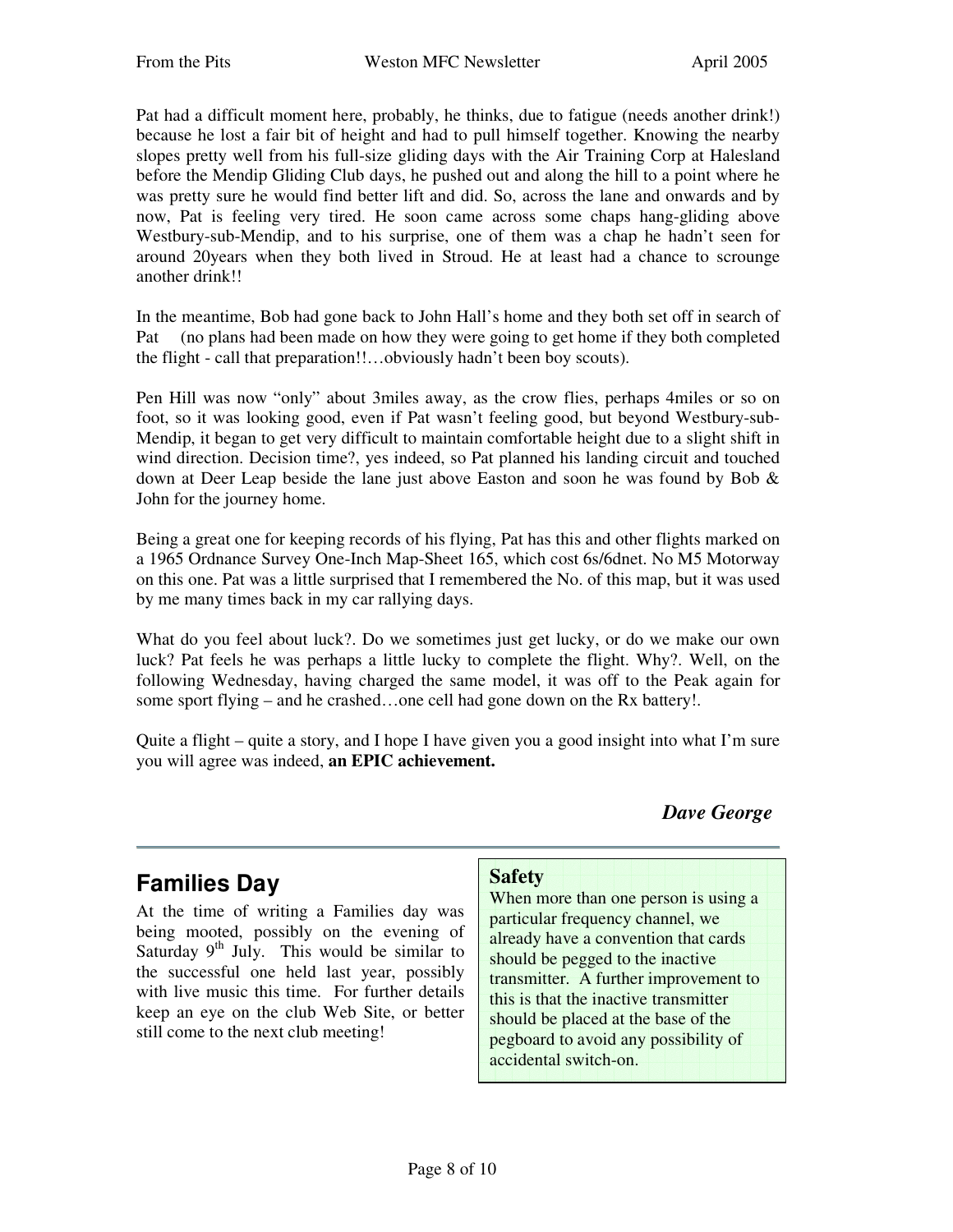## **Readers' Letters**

#### Dear Sirs,

£100?? They can't be serious!! How can the club justify that amount for the use of a tiny muddy field covered in animal crap? Well I've had quite enough and I'm off. I've found an ideal site fully tarmaced and I intend to start another club there. Who wants to join me? Only a tenner a year!

#### **BA, Weston, Jan 5th**

#### Dear Sirs,

Well after only 2 weeks I've got 10 members already! Anyone else? Only £20 annual subs!! Our new club Western Rutters is going from strength to strength! **BA, Weston, Jan 20th**

#### Dear Sirs,

Isn't there anyone else who would like to join us? It really needs more than 8 members to make a successful club, and we need the money to find a new site, after Tesco extended their opening hours and the flight-line was decimated by an old lady pushing a shopping trolley. £30 isn't really a lot these days for membership of a good friendly club.

### **BA, Weston, Feb 17th**

#### Dear Sirs,

Can I please make an appeal to anyone who knows of a suitable site for a flying field? We are of course looking to buy one, but with only £15.48p in the club accounts it may not be this year. With this in mind we have had to raise the subscriptions to £50, however since committee members were promised free membership, and all 5 members are on the committee, we don't have any income at present.

#### **BA, Weston, Mar 6th**

### Dear Sirs,

#### **AGM**

I would like to take this opportunity to publicise our club's forthcoming AGM next week. All committee places are up for renewal, but as we now have more committee places than members, it will be necessary for us to undertake several jobs each.

The main item on the agenda is a proposal to raise the club subscriptions to £100 in order to start to plan for the future.

#### **BA, Weston, Mar 21st**

#### Dear Sirs,

Once more I would appeal for anyone to help make this a successful club. Following last week's AGM, the remaining members resigned in protest at my proposal that committee members should have to pay subscriptions. I feel that their actions were quite unfair, and I was particularly hurt by their comments, surely it is reasonable that I should be exempt from the rule as the club founder. Nevertheless I think that a club needs more than 2 members to be a success, so please come along and join.

#### **BA, Weston, Apr 3rd**

Dear Sirs, Please send me an application form for your club. **BA, Weston, Apr 30th**

### **BMFA**

The Western Area has a new Web Site at www.bmfawestern.org.uk. Minutes of all the area meetings (which I usually attend on behalf of the WMFC) are stored there as well as news items and links to other clubs in the region.